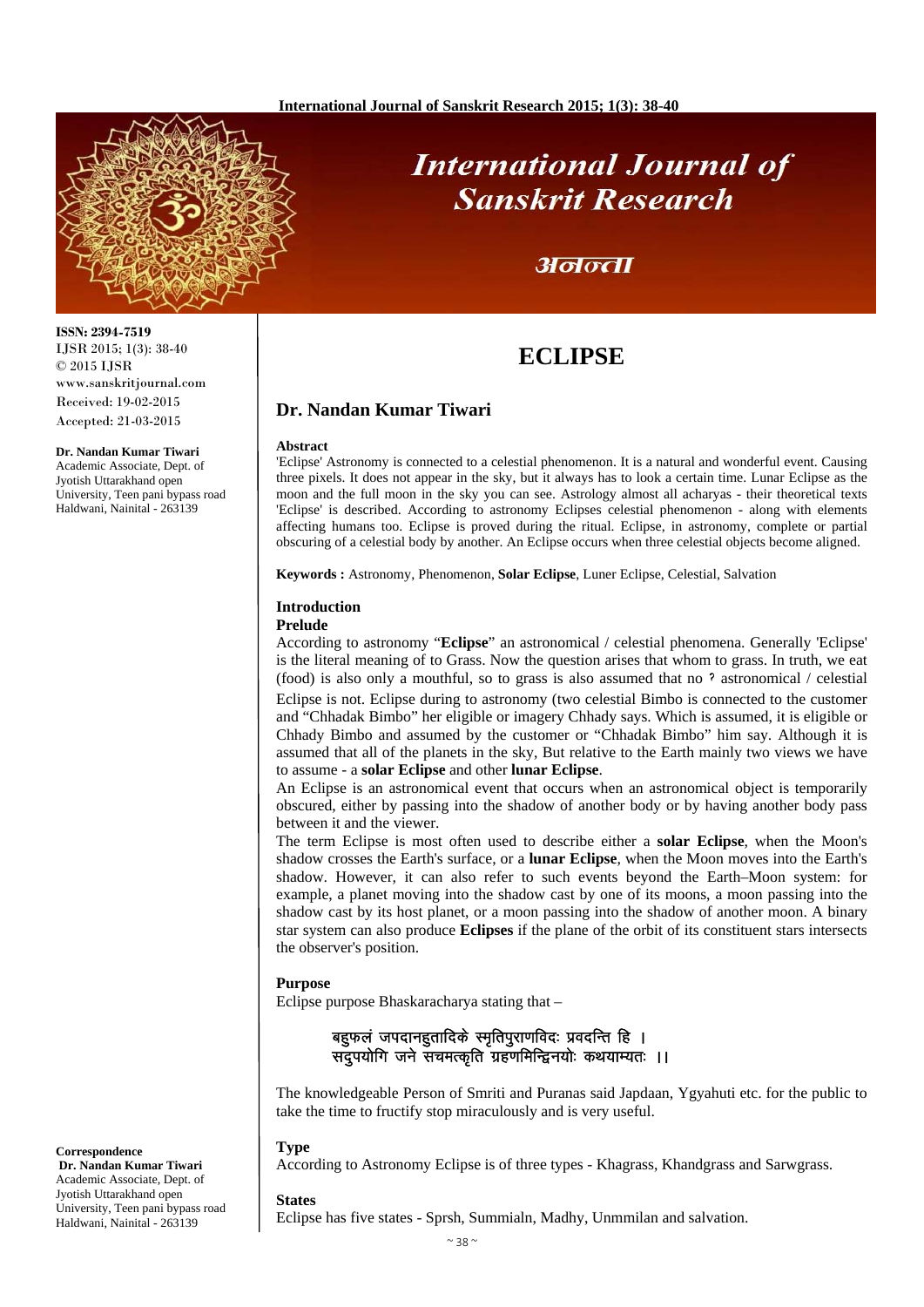#### International Journal of Sanskrit Research

#### **Solar Eclipse**

As observed from the Earth, a solar Eclipse occurs when the Moon passes in front of the Sun. The type of solar Eclipse event depends on the distance of the Moon from the Earth during the event. A total solar Eclipse occurs when the Earth intersects the umbra portion of the Moon's shadow. When the umbra does not reach the surface of the Earth, the Sun is only partially occulted, resulting in an annular Eclipse. Partial solar Eclipses occur when the viewer is inside the penumbra.

The Eclipse magnitude is the fraction of the Sun's diameter that is covered by the Moon. For a total Eclipse, this value is always greater than or equal to one. In both annular and total Eclipses, the Eclipse magnitude is the ratio of the angular sizes of the Moon to the Sun.

Solar Eclipses are relatively brief events that can only be viewed in totality along a relatively narrow track. Under the most favorable circumstances, a total solar Eclipse can last for 7 minutes, 31 seconds, and can be viewed along a track that is up to 250 km wide. However, the region where a partial Eclipse can be observed is much larger. The Moon's umbra will advance eastward at a rate of 1,700 km/h, until it no longer intersects the Earth's surface.

During a solar Eclipse, the Moon can sometimes perfectly cover the Sun because its size is nearly the same as the Sun's when viewed from the Earth. A total solar Eclipse is in fact an occultation while an annular solar Eclipse is a transit.



There are four types of solar Eclipses:

- A **total Eclipse** occurs when the dark silhouette of the Moon completely obscures the intensely bright light of the Sun, allowing the much fainter solar corona to be visible. During any one Eclipse, totality occurs at best only in a narrow track on the surface of Earth.
- An **annular Eclipse** occurs when the Sun and Moon are exactly in line, but the apparent size of the Moon is smaller than that of the Sun. Hence the Sun appears as a very bright ring, or annulus, surrounding the dark disk of the Moon.
- A **hybrid Eclipse** (also called **annular/total Eclipse**) shifts between a total and annular Eclipse. At certain points on the surface of Earth it appears as a total Eclipse, whereas at other points it appears as annular. Hybrid Eclipses are comparatively rare.
- A **partial Eclipse** occurs when the Sun and Moon are not exactly in line and the Moon only partially obscures the Sun. This phenomenon can usually be seen from a large part of the Earth outside of the track of an annular or total Eclipse. However, some Eclipses can only be seen as a partial Eclipse, because the umbra passes above the Earth's polar regions and never intersects the Earth's surface <sup>[6]</sup>. Partial Eclipses are virtually unnoticeable, as it takes well over 90% coverage to notice any darkening at all. We can see this picture –



Achrya Bhaskar described the solar Eclipse in Siddhantsiromani –

### $\,$ ' पताढयार्कभुजांशका यदि नगो नाः स्युस्तदार्कग्रहः । ' अर्थात् यावत् पर्यन्तं सपातसूर्यस्य भुजांशः सप्त अंशेन न्यूनं न भवेत् तावत पर्यन्तं सूर्यग्रहणस्यसंभवम् न भवितुमर्हति ।

In Solar Eclipse 32 kala sar = 7 bhujansa.

An Eclipse is a natural phenomenon. Nevertheless, in some ancient and modern cultures, solar Eclipses have been attributed to supernatural causes or regarded as bad omens. A total solar Eclipse can be frightening to people who are unaware of its astronomical explanation, as the Sun seems to disappear during the day and the sky darkens in a matter of minutes.

Since looking directly at the Sun can lead to permanent eye damage or blindness, special eye protection or indirect viewing techniques are used when viewing a solar Eclipse. It is technically safe to view only the total phase of a total solar Eclipse with the unaided eye and without protection; however, this is a dangerous practice, as most people are not trained to recognize the phases of an Eclipse, which can span over two hours while the total phase can only last up to 7.5 minutes for any one location. People referred to as *Eclipse chasers* or *umbraphiles* will travel to remote locations to observe or witness predicted central solar Eclipses.

#### **Lunar Eclipse**

Lunar Eclipses occur when the Moon passes through the Earth's shadow. This occurs only when the Moon is on the far side of the Earth from the Sun, lunar Eclipses only occur when there is a full moon. Unlike a solar Eclipse, an Eclipse of the Moon can be observed from nearly an entire hemisphere. For this reason it is much more common to observe a lunar Eclipse from a given location. A lunar Eclipse also lasts longer, taking several hours to complete, with totality itself usually averaging anywhere from about 30 minutes to over an hour.

There are three types of lunar Eclipses: penumbral, when the Moon crosses only the Earth's penumbra; partial, when the Moon crosses partially into the Earth's umbra; and total, when the Moon crosses entirely into the Earth's umbra. Total lunar Eclipses pass through all three phases. Even during a total lunar Eclipse, however, the Moon is not completely dark. Sunlight refracted through the Earth's atmosphere enters the umbra and provides a faint illumination. Much as in a sunset, the atmosphere tends to more strongly scatter light with shorter wavelengths, so the illumination of the Moon by refracted light has a red hue, thus the phrase 'Blood Moon' is often found in descriptions of such lunar events as far back as Eclipses are recorded.